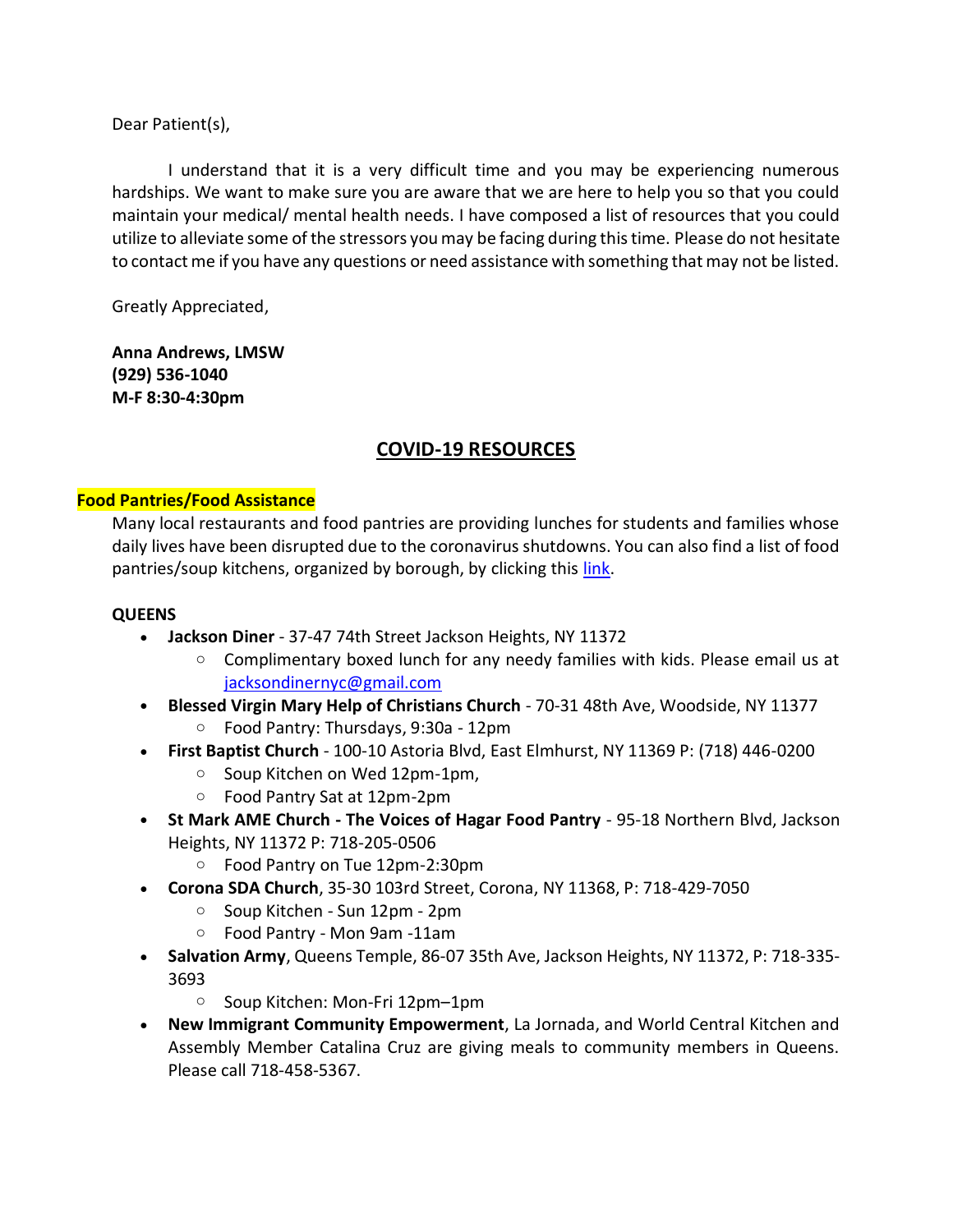### **From NYS Assembly Member Catalina Cruz' Office:**

**HRA Burial Assistance:** Low-income New York City family members may be eligible for up to \$900 in financial assistance to meet the costs of funeral expenses for a deceased low-income New York City resident- <https://www1.nyc.gov/site/hra/help/burial-assistance.page>

**FEMA Disaster Funeral Assistance:** FEMA Funeral Assistance is provided to help with the cost of unexpected expenses associated with the death of an immediate family member attributed to an event declared a major disaster or emergency- <https://www.fema.gov/> Other resources are also available. Call our office to learn more at 718-458-5367.

#### **Contact Your Local Consulate if the Body Needs to Be Repatriated Outside the U.S.**

If the person is an immigrant and had indicated that he or she would like to be repatriated outside of the U.S. for burial, contact the consulate of the person's country of origin. Each country has its own requirements and steps you need to take before transporting the body. The consulate will guide you through necessary paperwork and documents needed in order to make the process as smooth as possible.

If you need help navigating the consular process, please contact our office at 718-458-5367.

#### **Funds and Other Resources**

• **NYSYLC** has created a fund for undocumented youth and families in the wake of coronavirus crisis. If you wish to apply for this fund, please email [info@nysylc.org](mailto:info@nysylc.org) for more information.

• **RAISE NYC**'s Undocumented Workers Fund will support undocumented workers in the service industry who will not have the privilege to apply for unemployment benefits during the COVID-19 health crisis. The fund will be distributed to undocumented workers at restaurants in Manhattan& Brooklyn. Email [undocuworkersfund@gmail.com](mailto:undocuworkersfund@gmail.com) for more information.

• **Betancourt Macias Family Scholarship Foundation** – If you are undocumented yourself or have family members who are undocumented and have been impacted by the COVID-19 pandemic, click on this [link](https://www.undocuscholars.com/) to fill out the request form.

• **ROC United** has listed [national and city/state](https://rocunited.org/stop-the-spread/coronavirus-support/) resources available to restaurant workers during the COVID-19 pandemic.

• The [Coronavirus Care Fund](https://secure.actblue.com/donate/coronavirus-care-fund?refcode=covidfundfaqpage) was established by the **National Domestic Workers Alliance** to provide emergency assistance for home care workers, nannies and house cleaners to support them in staying safe and staying home to slow the spread of the coronavirus and to care for themselves and their families.

• **Nueva Yorkinos** has compiled a list of [resources](https://www.nuevayorkinos.com/noticias-espanol) available during this crisis.

• **National Domestic Workers Alliance** (NDWA) have created a [National Domestic Workers](https://www.domesticworkers.org/)  [Alliance Emergency Fund.](https://www.domesticworkers.org/) At this time, the Coronavirus Care Fund application is open to domestic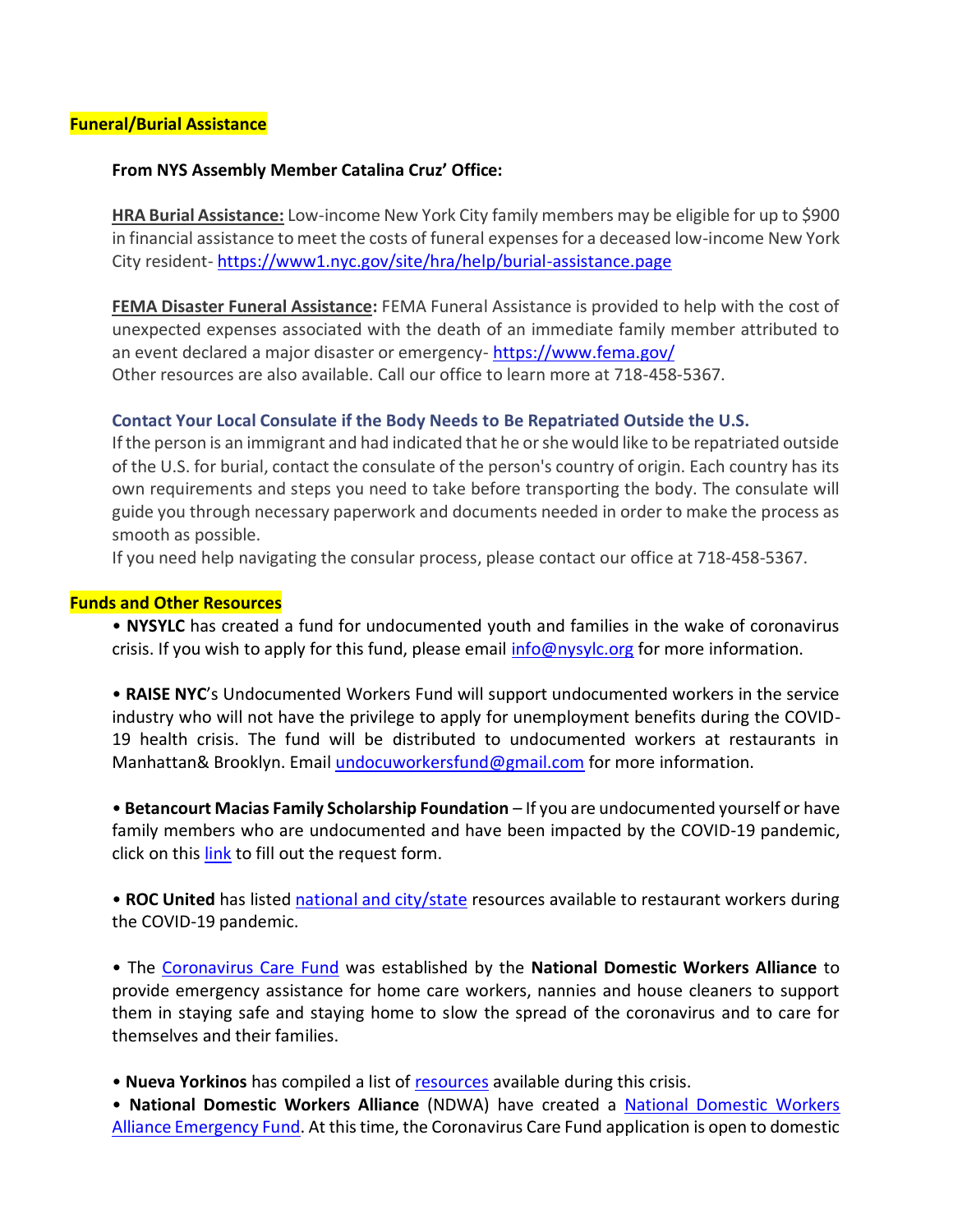workers who have participated in NDWA activities, NDWA chapters, affiliate organizations, circles and current Alia users.

• [Restaurant Worker Community Fund](https://www.restaurantworkerscf.org/) has funds available for restaurant workers in need of financial assistance. You can apply for financial assistance on their website.

### **Hotlines**

- New York State Coronavirus Hotline 1 (888) 364-3065 o For Spanish Updates: Text COVID to 692-692
- Tenants' Rights Hotline (212) 979-0611
- NYC Well Connect to Free & Confidential Mental Health & Substance UseSupport o (888) NYC-WELL
	- o Text WELL to 65173
- National Domestic Violence Hotline 1 (800) 799-7233
- Family Justice Centers Queens Number: (718) 575-4545

### **For undocumented service workers to apply directly for emergency funds:**

<https://ofwemergencyfund.org/help> English

<https://ofwemergencyfund.org/ayuda> Spanish

### **LegalHealth**

The phone will be answered during business hours of 9:30-5:00 Monday – Friday.

### **(929) 333-2264 or emailing [LegalHealthTriage@nylag.org](mailto:LegalHealthTriage@nylag.org)**

Referrals will be responded to base on urgency and on a first come, first served basis. Services are **free and confidential**, you will be contacted directly and the phone number may appear as unknown to them. Attorneys do not have the ability to meet in person at this time.

In addition to the civil legal matters we regularly handle, here are some other issues that you may be facing at this time that would be appropriate for a LegalHealth referral:

- Returning to work after a COVID-19 positive or presumptive diagnosis
- Advance planning for parents with young children, including health care workers
- Shelter advocacy for individuals with COVID-19 symptoms
- Visa extensions for immigrants who can't travel back to their home countries
- Housing conditions that directly impact on an individual's health
- Upcoming court dates
- Upcoming hearings regarding benefits, immigration, Social Security, or other
- The need to recertify for benefits
- Immigration deadlines
- Concerns regarding home care or insurance coverage
- Sick pay, unemployment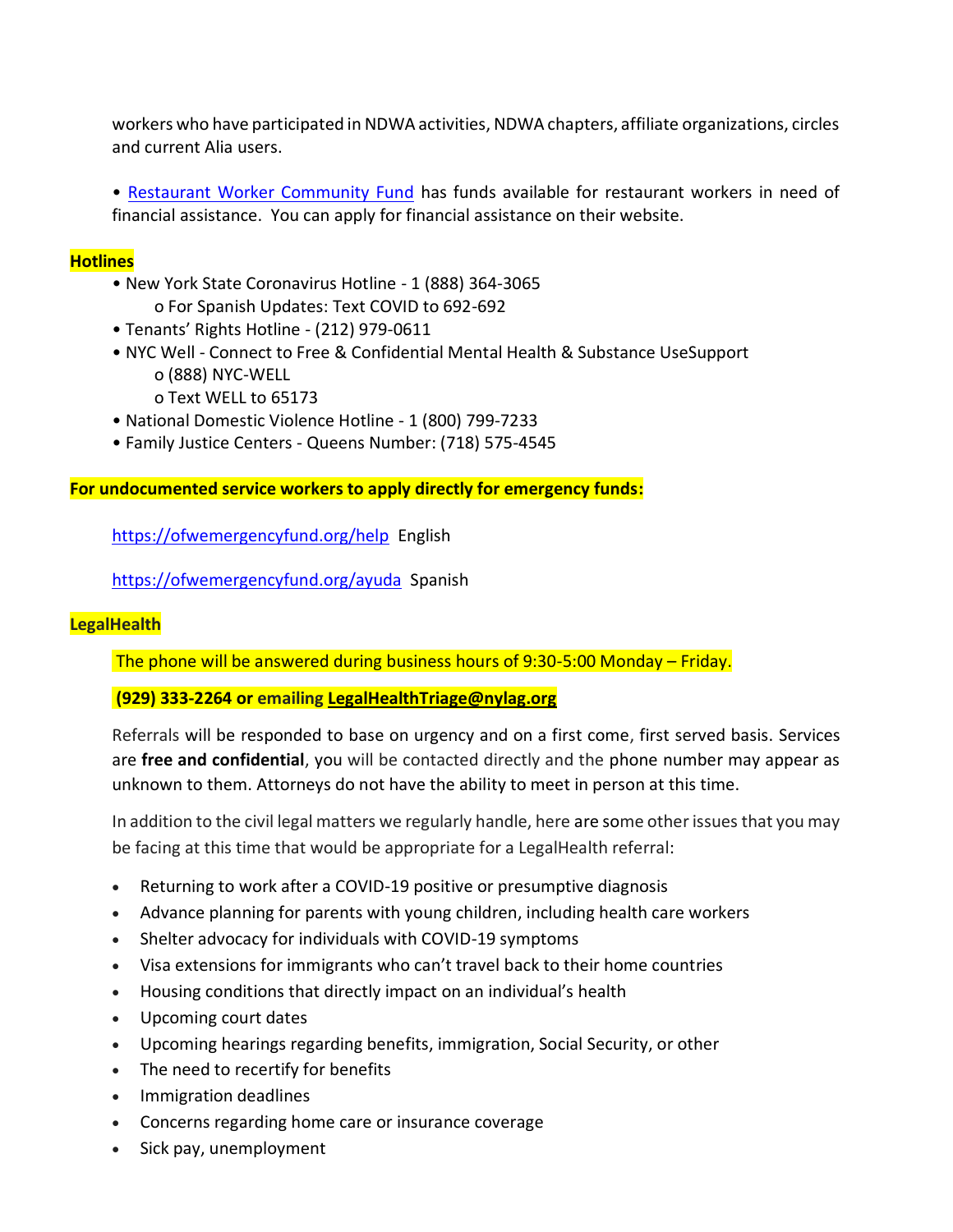**\*NY State COVID-19 Emotional Support Helpline: 1.844.863.9314. It's a free and accessible resource for mental health counseling for any New Yorker.**

**\*Novel Coronavirus (COVID-19) Hotline: 1.888.364.3065 for ALL Coronavirus related questions information.**

## **Food Security Resources:**

- **School Food:**
	- $\circ$  Beginning Monday, 3/23, NYC students can pick up 3 free meals daily from 7:30am-1:30pm Mon-Fri at 400 [NYC sites.](https://www.schools.nyc.gov/freemeals)
	- o Go to<https://www.schools.nyc.gov/> or call 311 for updated locations and information
- **Food pantries & free meals NYC** 
	- o [Hunger Free America's Guide to Queens](https://www.hungerfreeamerica.org/sites/default/files/atoms/files/Queens_English_2019.pdf) // [Spanish](https://www.hungerfreeamerica.org/sites/default/files/atoms/files/Queens_Spanish_2019.pdf) Version
	- o [Feeding America](https://www.feedingamerica.org/find-your-local-foodbank) covers all 5 boroughs

**[Invisible Hands](https://www.invisiblehandsdeliver.com/) /**[www.invisiblehandsdeliver.com](http://www.invisiblehandsdeliver.com/) **(food delivery)**

- **Elmcor Youth and Adult Activities, Inc Food Pantry is open. Open from 11am-5pm, only Wednesdays. 107-20 Northern Blvd. Corona, NY 11368. Entrance is on 108th st.**
- **Food delivery:** [https://cv19engagementportal.cityofnewyork.us](https://cv19engagementportal.cityofnewyork.us/)

## **Access to Technology:**

- **Remote Learning**
	- The NYC DOE wants every student who needs a device for remote learning to have one, even if the student does not have internet access at home. Simply call #718.935.5100 and choose Option 5 on the menu. Someone will help you get a device with internet connection.
		- NYC Public Library branches are closed until the end of May, click here for available resources through their website. Digital library cards can be obtained for access to eBooks and audio-books using [SimplyE.](https://www.nypl.org/books-music-movies/ebookcentral/simplye)

# • **WIFI Assistance**

- Altice USA [families must apply](https://www.alticeusa.com/news/articles/feature/corporate/altice-usa-brings-free-broadband-k-12-and-college-students-during-coronavirus-pandemic) for free wifi
- Comcast [families must apply](https://www.internetessentials.com/covid19) for free wifi, 60 days
- Spectrum [families must apply for free wifi,](https://cnycentral.com/news/local/spectrum-to-offer-free-internet-access-for-students-due-to-coronavirus) 60 days
- [Free Wifi Hotspots in New York](http://www.mustseenewyork.com/maps/new-york-city-free-wifi-map.html) **Queens** /**Live Links**
- 82-61 Broadway (Broadway & Elmhurst Ave)
- 33-28 Northern Blvd (Northern Blvd & 34th St)
- 88-03 Roosevelt Ave (Roosevelt Ave & 88th St)
- 92-03 Roosevelt Ave (Roosevelt Ave & 92nd St)
- 30-01 33rd St (33rd St & 30th Ave)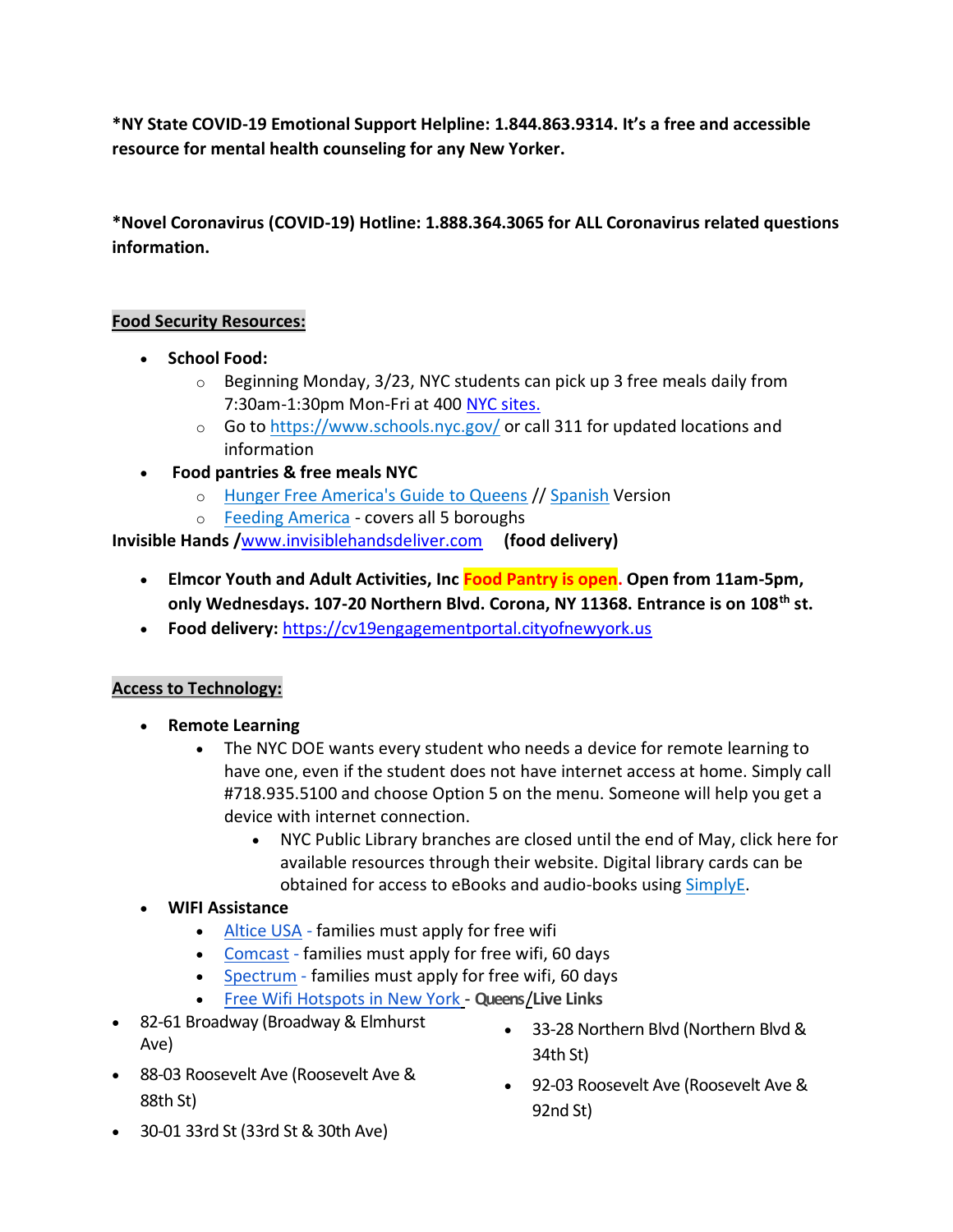- 34-02 Queens Blvd (Queens Blvd & 34th St)
- 147-05 Jamaica Ave (Jamaica Ave & Sutphin Blvd)
- 37-02 Astoria Blvd S (Astoria Blvd S & 37th St)
- 83-20 Roosevelt Ave (Roosevelt Ave & Baxter St)
- 10-63 Jackson Ave (Jackson Ave & 49th Ave)
- 90-02 Roosevelt Ave (Roosevelt Ave & Case St)
- 95-36 Roosevelt Ave (Roosevelt Ave & Warren St)
- 31-90 Steinway St (Steinway St & Broadway)
- 45-02 44th St (44th St & Queens Blvd)
- 32-07 Broadway (Broadway & 32nd St)
- 168-06 Jamaica Ave (Jamaica Ave & 168th St)
- 29-01 Broadway (Broadway & 30th St)

# [How to Get Service Set Up](https://www.internetessentials.com/covid19) - https://www.internetessentials.com/covid19

#### Staying Connected During Coronavirus

As our country continues to manage the COVID-19 emergency, Comcast is taking immediate steps to make it easier to connect low-income families to home Internet.

- New Internet Essentials customers will receive two free months of Internet service if you apply by May 13, 2020. After promotion, regular rates apply.
- For all new and existing Internet Essentials customers, the speed of the program's Internet service has increased to 25 Mbps downstream and 3 Mbps upstream.
- Households with outstanding debt owed to Comcast may be eligible for Internet Essentials. We are waiving this qualification if you apply and are approved by 5/13/20. After 5/13/20, standard eligibility rules apply.

### **Parenting Support:**

- [CDC:](https://www.cdc.gov/coronavirus/2019-ncov/community/schools-childcare/talking-with-children.html) Talking with Children About CoronaVirus
- [CMI:](https://childmind.org/article/talking-to-kids-about-the-coronavirus/) Talking to Kids About the Corona Virus Article // [Spanish](https://childmind.org/article/como-hablar-con-los-ninos-sobre-el-coronavirus/) Version

## **Mental Health Supports:**

- Beginning Monday, 3/23, Yoga International is offering kids free 10-minute yoga breaks via Facebook Live.
	- Check daily for schedule (today's schedule is 11am for 3-6 year olds, 12pm for 7- 10 year olds, and 1pm for 11-14 year olds)
- [NYC Well](https://nycwell.cityofnewyork.us/en/)
- [Child and Adolescent Mental Health Emergency and Crisis Services](https://www1.nyc.gov/site/doh/health/health-topics/child-and-adolescent-mental-health-emergency-crisis.page)
- [SAMSHA Disaster Distress Hotline:](https://www.samhsa.gov/find-help/disaster-distress-helpline) 1.800.985.5990
- [AFSP Article: Taking Care of your Mental Health in the Face of Uncertainty](https://afsp.org/taking-care-of-your-mental-health-in-the-face-of-uncertainty/)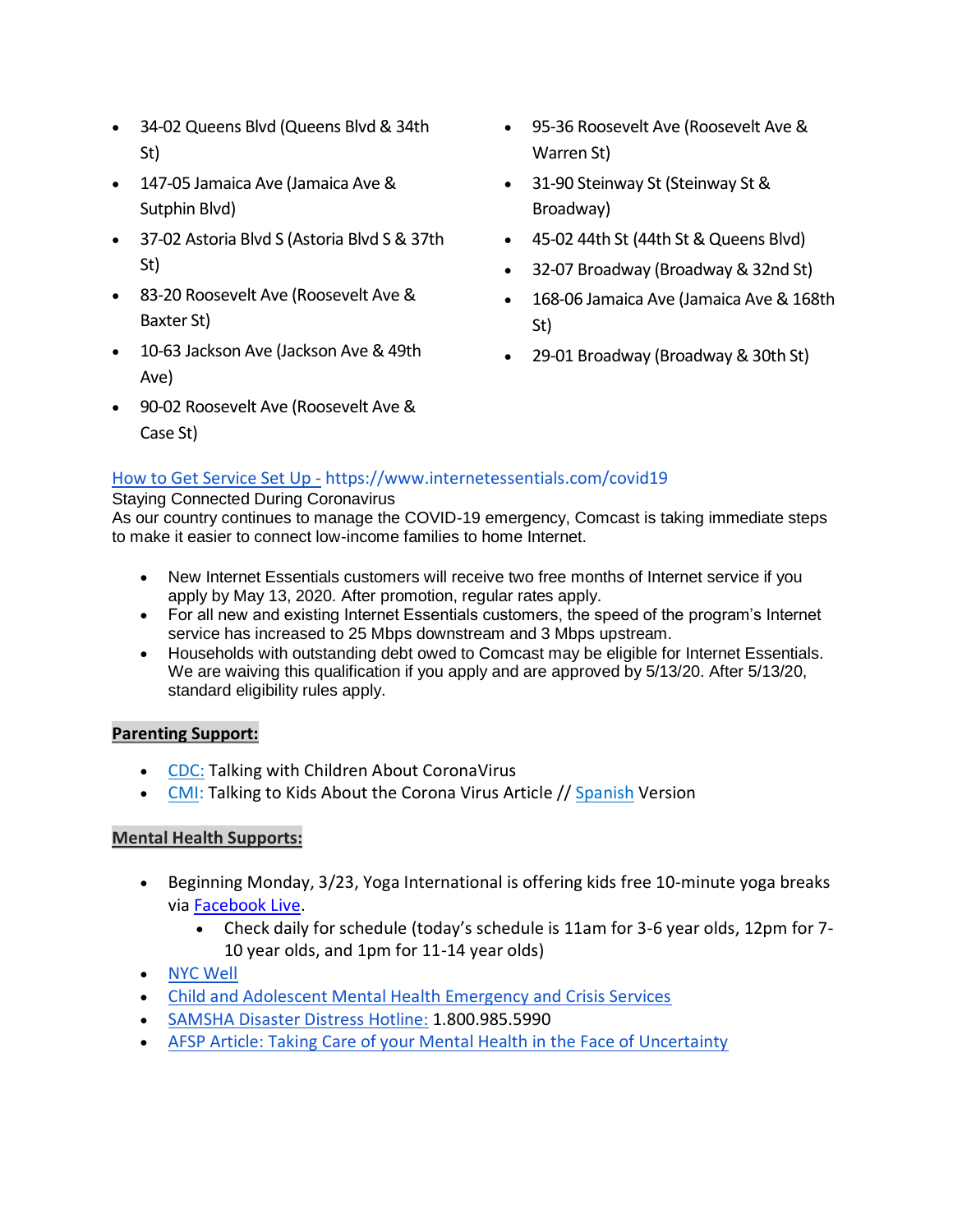## **Eviction Prevention:**

- [Catholic Charities](https://catholiccharitiesny.org/find-help/need-help-housing) Support given regardless of denomination 888-744-7900
- [Coalition for the Homeless](https://www.coalitionforthehomeless.org/resource-guide/) 212-962-4795

## **Physician Self-Care:**

- Headspace Plus (Meditation App) is offering a free 1-year subscription to healthcare professionals in response to COVID-19, visit [https://www.headspace.com/health-covid-](https://www.headspace.com/health-covid-19)[19](https://www.headspace.com/health-covid-19) to apply.
	- o Will need your NPI to subscribe (which you can google)

## **NYC Mayor's Office of Immigrant Affairs:**

•

• Updates and Resources on CoronaVirus in multiple languages [here.](https://www1.nyc.gov/site/doh/health/health-topics/coronavirus.page)

## **WIC:**

- Please advise ALL patient's (registered or unregistered) to call WIC before presenting to the clinic.
	- Registered during pregnancy: date to recertify/register your newborn has been extended by several weeks.
	- Unregistered: Call to schedule intake appointment (no longer required to bring baby to appt).
		- WIC Baxter office created time-blocks specifically designated for priority cases (ie. pregnant women with close EDD or newly postpartum women).

## **Family Court:**

- Only emergency hearings and applications will be heard at this time
- The Following Emergency applications may be made in person at the Family Court:
	- o Petitions for new Family Court Orders of Protection
	- o Petitions for new emergency Child Custody & Visitation (Writ of Habeas Corpus)
	- o Petitions for Child Support Violations

## **Adoptions:**

- Spence Chapin continues to remain available to SW and our patients, and will work collaboratively with our procedures for visitors.
	- $\circ$  For options counseling, adoption planning, and guidance, please call #800-321-5683, available 24/7.